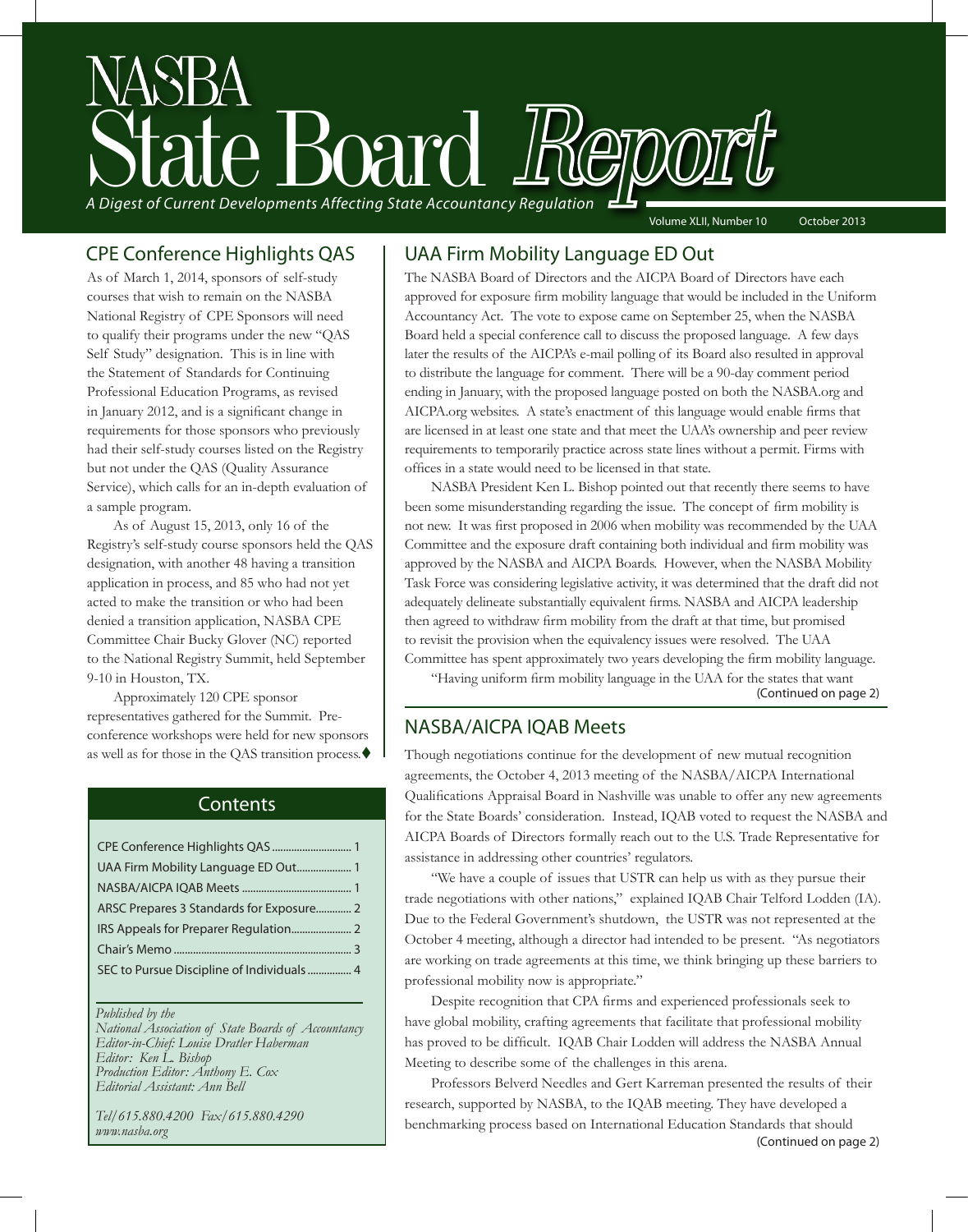#### UAA Firm Mobility Language (Continued from Page 1)

to adopt it is critical - but it is not something that we are going to actively campaign for in any state that is not supportive. We realize that each jurisdiction has to consider if and when this would be right for them," Mr. Bishop said. As there are now 14 states that do not require a visiting CPA firm to obtain a permit even when their staff members are performing attest services, there is ample evidence as to the impact of firm mobility and there does not appear to be any increase in disciplinary problems attributable to this policy, he noted.

UAA Committee Chair Kenneth R. Odom (AL) told the NASBA Board on September 25: "We have two exposure drafts out there for Boards to consider. One on expanding the attest definition and another we are now going to launch on firm mobility. The proposals fit together, but they do not require each other to be effective. We are leaving that for the states to decide." Mr. Odom will address the NASBA Annual Meeting to report on the comments received. The comment period for the "attest" exposure draft ends on October 17.

NASBA Pacific Regional Director Donald F. Aubrey (WA) told the NASBA Board that states need to know what the impact of firm mobility will be on them before they can endorse the concept. In response, NASBA President Bishop said that the impact is expected to be specific for each state and he offered NASBA's assistance to any states that ask for help is determining the provision's meaning to them. He assured the Board of Directors that neither NASBA nor the AICPA would engage in a campaign for all states to begin to adopt firm mobility. If approved for inclusion in the UAA, the language will be there to provide a model for all states to have a consistent approach to such legislation.

NASBA Chair Gaylen R. Hansen (CO) pointed out that the vote of the NASBA Board of Directors was to expose the language for comments. It was not a referendum on the concept of firm mobility.  $\blacklozenge$ 

#### ARSC Prepares 3 Standards for Exposure

By the end of October, the AICPA's Accounting and Review Services Committee (ARSC) expects to release for exposure three new standards that should be of interest to State Boards, NASBA Director-at-Large Janice Gray(OK), a member of ARSC, reported. These include: 1- a revised compilation standard that provides requirements and guidance for a compilation engagement of historical financial statements; 2- a standard that provides requirements and guidance for only preparing financial statements, not performing a compilation, review or audit; and 3- a standard that provides requirements and guidance for an accountant permitting his or her name to be used in a report, document or written communication when they did not issue a compilation, review or audit report.

Ms. Gray, who chairs NASBA's Compliance Assurance Committee, will be working with NASBA's Regulatory Response Committee and Executive Committee on commenting on these forthcoming standards when they are released.  $\blacklozenge$ 



*Top row (left to right): Roberto Resa, Manuel Sanchez y Madrid, Ken Bishop, Bill Treacy, Carlos Johnson and Ed Barnicott. Bottom row (left to right): Gabriel Llamas, Criseyda Navarro and Gaylen Hansen.* 

NASBA/AICPA IQAB Meets (Continued from Page 1) assist regulators in determining similarities among international professional accounting designations. Drs. Karreman and Needles stressed their work is ongoing and benefits from the input they are receiving from IQAB and other interested parties.

In conjunction with the IQAB meeting, Roberto Resa, Gabriel Llamas and Manuel Sanchez y Madrid, representatives from the Instituto Mexicano de Contadores Publicos, met with NASBA Chair Gaylen Hansen, Vice Chair Carlos Johnson, President Ken Bishop and staff on October 3. They agreed that more should be done to let professionals know there is a mutual recognition agreement with the IMCP. It was suggested that this could be accomplished via a link between the Instituto's Web site and the NASBA and AICPA sites, where Mexican professionals can find instructions for applying for the International Qualifications Examination (IQEX). There has been a mutual recognition agreement with the IMCP since 2002, but few Contadores Publicos Certificados have taken the IQEX. According to statistics presented to the IQAB meeting by NASBA Examination Services Director Patricia Hartman, through the first three quarters of 2013 only four Contadores Publicos Certificados applied to take the examination.  $\blacklozenge$ 

#### IRS Appeals for Preparer Regulation

The Internal Revenue Service is not ready to give up on its program to regulate paid tax preparers, including a mandatory program for periodic examinations and continuing professional education. In January 2013, District Cout Judge James E. Boasberg ruled that the regulation program exceeded the IRS's statutory authority, in a case brought in March 2012 by three tax preparers, Sabina Loving, Elmer Killian and John Gambino, with the assistance of the Institute for Justice, *Loving* v. *IRS* (see *sbr 5/12* and *2/13*). On September 24, 2013, oral arguments in the IRS's appeal were heard.

The three-judge U.S. Circuit Court panel, David Sentelle, Brett Kavanaugh and Stephen Williams, hearing the appeal questioned the Justice Department's Tax Division lawyer Gilbert Rothenberg about how the IRS determined that based on the Horse Act of 1884 it had the authority to regulate paid tax preparers who cannot represent tax payers before the IRS. The Circuit Court's ruling is not expected for several months.  $\blacklozenge$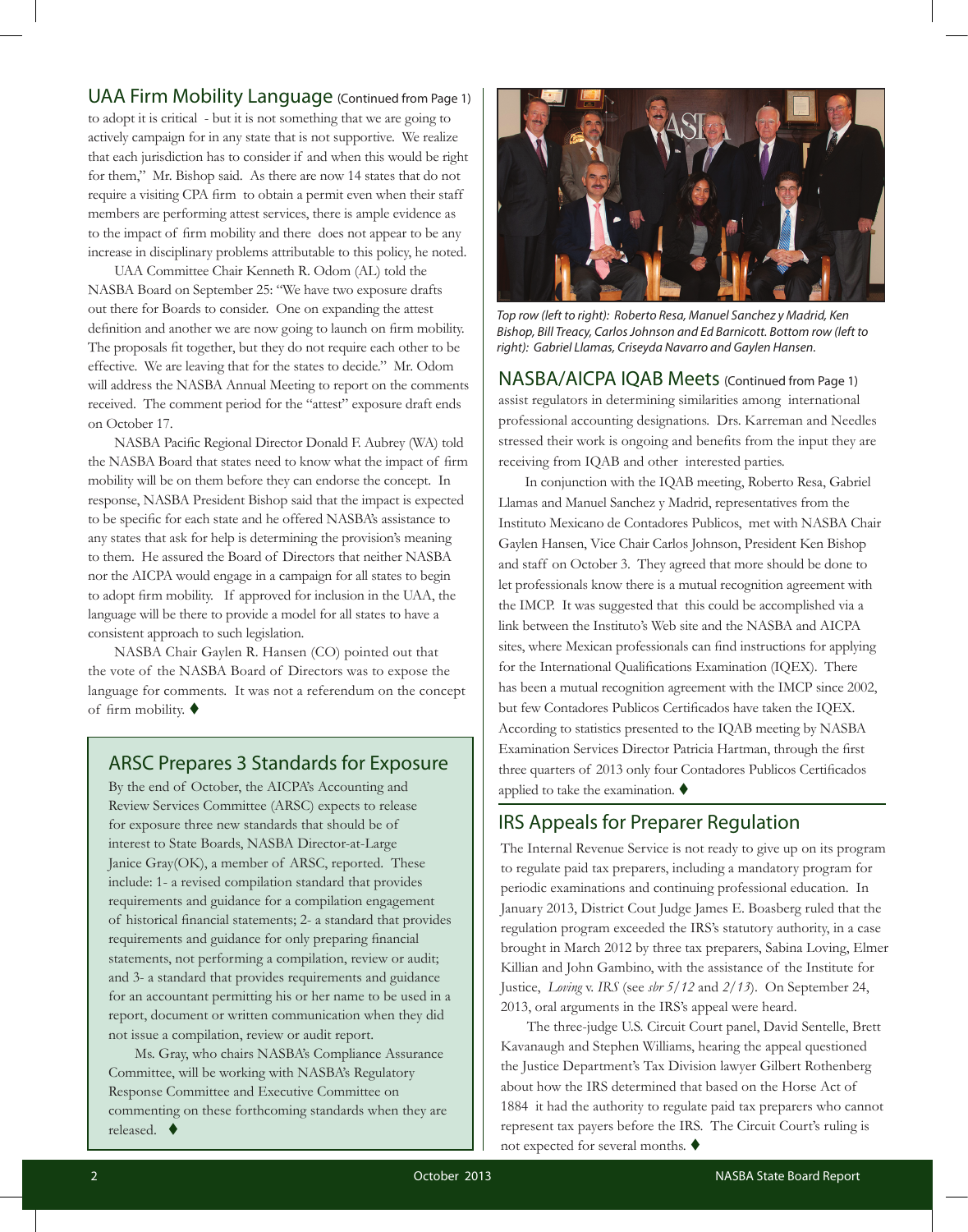# Chair's Memo

## **Rock Solid**

Soon we'll come together again at our Annual Meeting to break bread, renew relationships and recharge our batteries for a new NASBA year. As Chair, I'll report on my stewardship, to include some of what is below.

In 2002, when I joined the Colorado State Board of Accountancy and began attending NASBA meetings, the profession was reeling from Enron and WorldCom and grappling with a new kind of regulator, the Public Company Accounting Oversight Board. Meanwhile, NASBA and State Boards seemed focused primarily on licensing, the CPA exam and something called "mobility." But for the most part, State Boards appeared quite comfortable looking elsewhere for guidance on practice standards. To put it politely, we were expected to make sure licenses were properly processed, complaints handled, fees collected and all things put in good order. But as a newbie, my impression was that NASBA and State Boards tended to rubber-stamp practice standards as they rolled out. My how things have changed!



Gaylen R. Hansen

NASBA has clearly entered a new era of relevance. The Association's sphere of influence is no longer limited to more routine matters. This past year we have seen high profile appointments of past NASBA leaders. We continue to have many appointees serving on other critical boards and committees, both internal and external. They are shaping expectations about education, examination, attest and non-attest standards and, importantly, ethics. These good people serve quietly and often without much fanfare, if any. I am so appreciative of their service.

During my induction, I was asked frequently about my vision for the year. I lost a lot of sleep over that question. Centuries ago Paul famously said, "For now we see through a glass, darkly." That's how I felt, but like Johnny Nash sang in 1972, "I can see clearly now."

Without a doubt, at the top of my "seeing clearly" list is the matter of private financial reporting. Without rehashing the play-by-play of where NASBA ended up on this matter, an important challenge was to come to grips with our unique calling as regulators. While many of us serve clients or employers in our "day jobs," we obviously wear a different hat in our regulatory roles. As regulators, we had to find a rational, measured way to deal with non-authoritative practice that is acceptable. NASBA did so in a spectacular way. Without endorsing non-authoritative practice, public protection concerns were identified and resolved to our satisfaction. Importantly, this was done thoughtfully and respectfully, in an assertive approach of which I am particularly proud.

Last year, NASBA committed to closely monitor the activities of the newly formed Private Company Council (PCC), and we have had representatives at every one of its meetings. At the "Ivory Tower" called the Financial Accounting Standards Board (FASB) in Norwalk, a new culture is emerging as private company reporting receives the attention it deserves. This is fulfilling the vision for which many of us longed. I have attended several PCC meetings and can report that excellent progress is being made. In retrospect, NASBA's decision to support the FASB as the sole standard-setting body authorized to promulgate Generally Accepted Accounting Principles was the right choice. In fact, that decision was rock solid.

The private accounting debate brought us face-to-face with the notion of "authority" for all standards. What is authoritative and who gets to decide, and what about enforceability? We haven't figured all of this out yet – and a standard-setting task force was appointed that will continue to study these difficult questions. Part of their charge is to question our current standard-setting role versus what it should be. This is a complex issue that will require our best thinking to make sure we stay on solid ground.

There were many other important issues we dealt with this year. A broadened "attest" definition was forged, uniform language for firm mobility is being developed and a revision of compilation service standards is underway that will retain important public protection concepts, such as transparent reporting and independence.

It has been my great privilege and honor to serve as your chair. I worked closely with our President and CEO Ken Bishop, and Executive Vice President and COO Colleen Conrad. After seeing them in action in their first full year, I can absolutely say the right leaders were selected to drive NASBA to the "next level" of relevance, a theme of our Annual Meeting. Collectively, and standing on the shoulders of those great leaders preceding us, we were vigilant. We did our very best to protect the public interest. My heartfelt thanks go to them, the rest of the staff, and all you volunteers for your support and willingness to serve faithfully at my side.

*Rubberstampum finem seculi!*

*― Gaylen R. Hansen, CPA*

 *Chair*